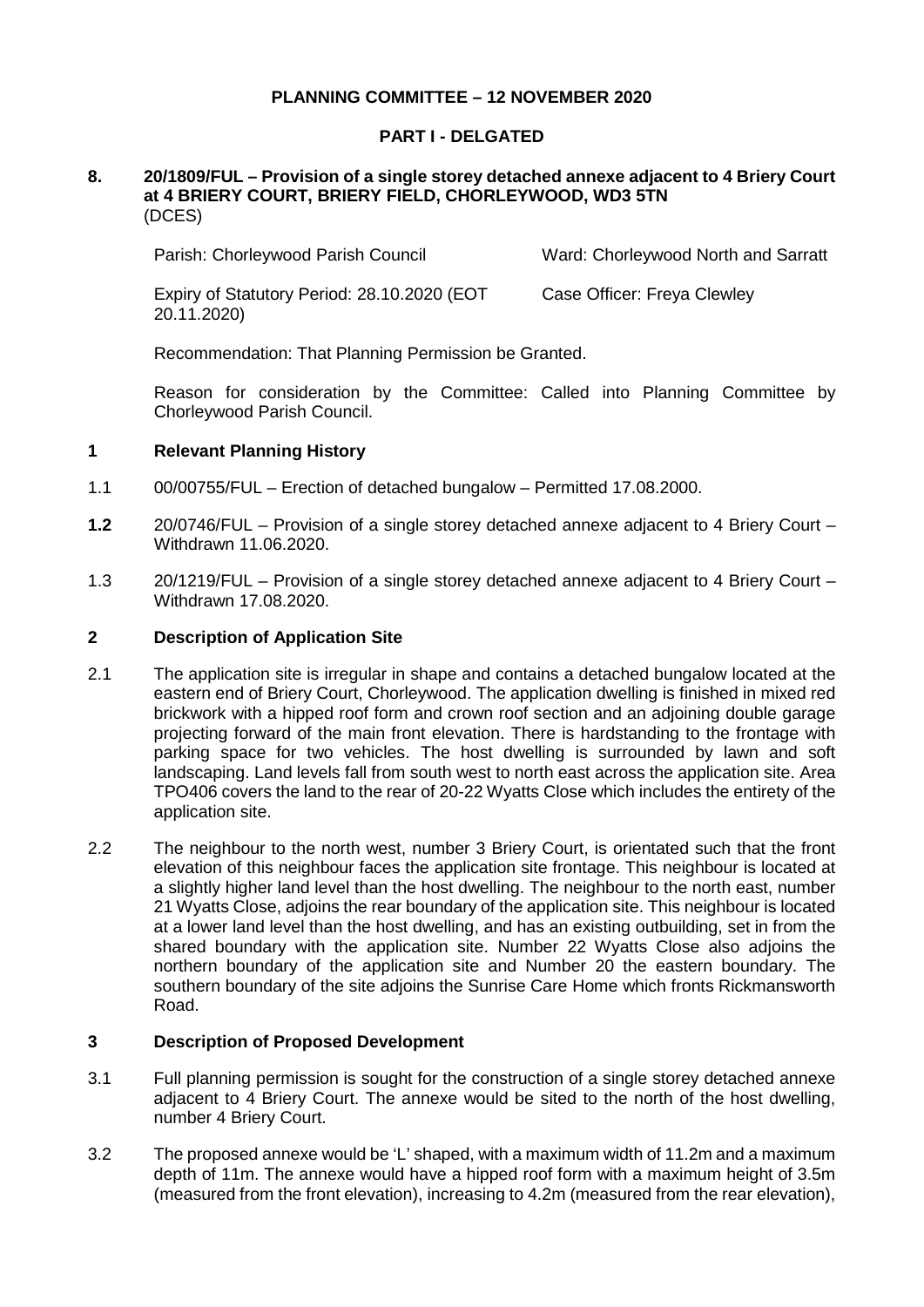reflecting the land level changes across the application site. The annexe would have an eaves height of 2.5m. The proposed annexe would be set in 2.6m from the northern flank boundary of the application site, and it would be set in 3.6m from the rear boundary.

- 3.3 The submitted plans indicate alterations to increase the height of the close boarded fencing by including trellis on top of the existing close boarded fencing. During a site visit it was ascertained that the trellis had been erected above part of the close boarded fencing along the rear boundary of the site. The submitted block plan indicates that the trellis would be erected along the northern boundary of the site as well as the entire rear boundary.
- 3.4 The annexe would contain a kitchen/dining area, two bedrooms, one with ensuite and one WC and shower room. The annexe would be occupied by two family members of the applicant, one of which would be in a full time caring role for the other occupant.

# **4 Consultation**

# **4.1 Statutory Consultation**

#### 4.1.1 Chorleywood Parish Council: [Objection]

*The Committee have Objections to this application on the following grounds and wish to CALL IN, unless Officers are minded to refuse this application.*

- *- The development appears to be an overdevelopment of the site*
- There is very little amenity space left for both dwellinghouses given the size and *footprint of the proposal.*
- *- The proposed development is out of character within the immediate site context contrary to Policies DM1 and CP12.*
- *- There are concerns that there would be mutual overlooking between the adjoining properties.*
- 4.1.2 National Grid: No response received.
- 4.1.3 Landscape Officer: [No Objection]

*The proposed development should not directly impact existing trees, however, they will still need to be protected from the impacts associated with construction work.*

*I do not wish to raise any objections, but would request, should planning consent be granted, that a tree protection condition is attached.* 

4.1.4 Highways Agency: [No Objection]

*Referring to the notification of a planning application dated 4 September 2020 referenced above, in the vicinity of the M25 that forms part of the Strategic Road Network, notice is hereby given that Highways England's formal recommendation is that we offer no objection. This is on the basis that the proposals will generate minimal additional traffic on the SRN in Peak Hours. We therefore consider that the development will not materially affect the safety, reliability and / or operation of the SRN (the tests set out in DfT C2/13 para 10 and MHCLG NPPF para 109), in this location.* 

*Highways Act Section 175B is not relevant to this application.*

*HIGHWAYS ENGLAND ("we") have been appointed by the Secretary of State for Transport as strategic highway company under the provisions of the Infrastructure Act 2015 and is the highway authority, traffic authority and street authority for the Strategic Road Network (SRN). The SRN is a critical national asset and as such we work to ensure that it operates and is managed in the public interest, both in respect of current activities and needs as well as in providing effective stewardship of its long-term operation and integrity.*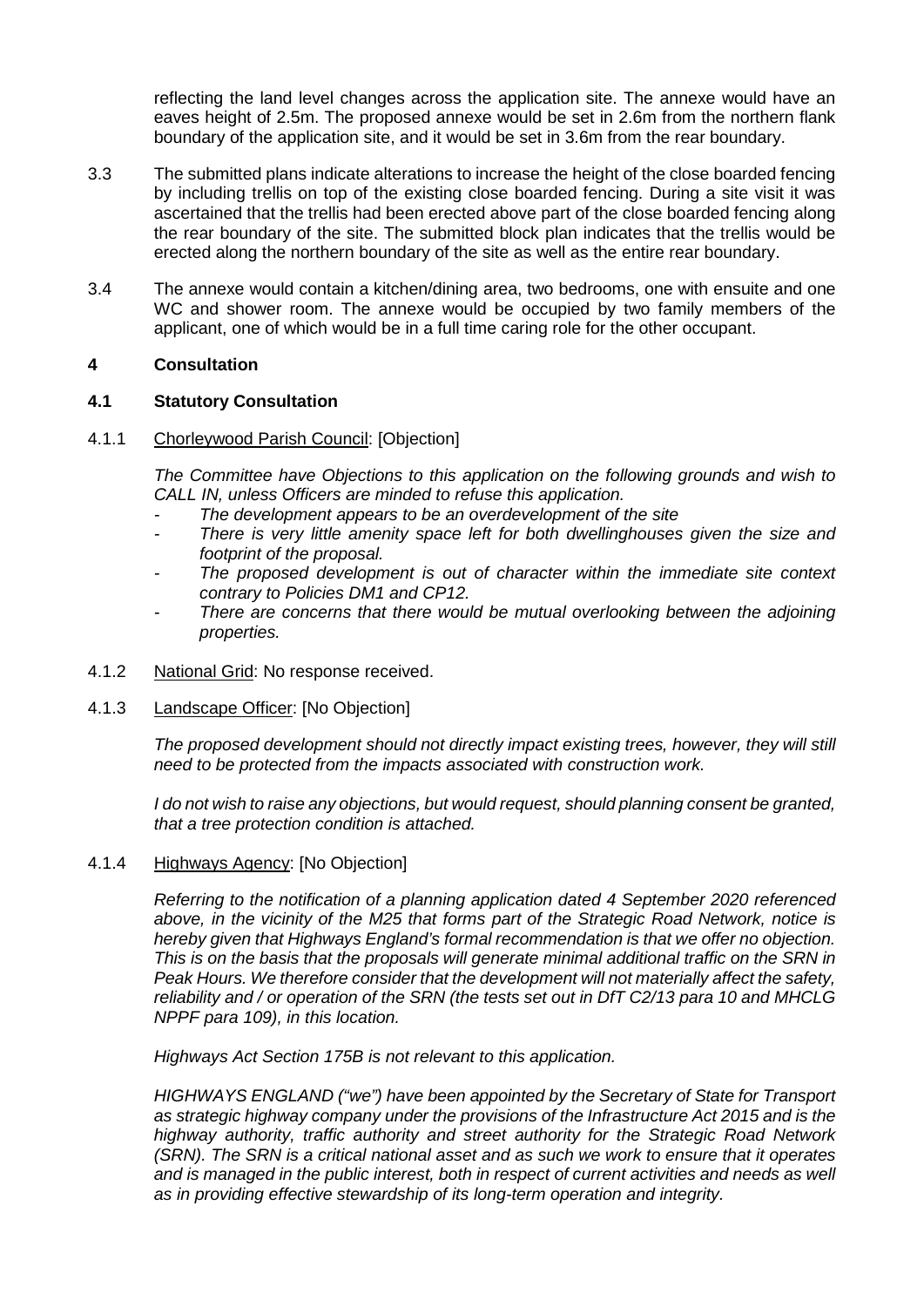*This represents Highways England's formal recommendation and is copied to the Department for Transport as per the terms of our Licence.*

# **4.2 Public/Neighbour Consultation**

- 4.2.1 Number consulted: 18
- 4.2.2 No of responses received: 1 objection, 0 letters of support
- 4.2.3 Site Notice: Not applicable Press notice: Not applicable.
- 4.2.4 Summary of objection:
	- Privacy this is currently an issue due to the land level changes, and the existing house can see into neighbouring bedrooms to the rear. When the land was sold, in the title deeds, it is mentioned that the owner of 4 Briery Court must have conifers along the fence at no less than 6ft in height however this has never been done.
	- Should application be approved, ensure that the conifers are erected at a minimum of 10ft-12ft to ensure privacy.
	- Visual impact additional building would comprise overdevelopment of the land.
	- Not sufficient space to add the size of the building that has been proposed.

Officer Comment: '*All material planning considerations are outlined within the analysis section below. The case officer conducted a site visit to the neighbouring property in light of the concerns raised.* 

*The points raised in relation to the conifers that were not planted are noted, and it is acknowledged that Condition 5 of planning permission 00/00755/FUL, relating to the planting and boundary treatment was not discharged following the grant of planning permission. Given the length of time that has passed since the planning permission was granted, and that no enforcement action has been taken to date, the breach of this condition is now likely to be lawful due to the passage of time. However, it is not considered that this breach of condition impacts the current proposal and this is addressed further within the neighbour section below.'*

# **5 Reason for Delay**

5.1 Committee cycle.

# **6 Relevant Planning Policy, Guidance and Legislation**

#### 6.1 National Planning Policy Framework and National Planning Practice Guidance

In 2019 the new National Planning Policy Framework was published. This is read alongside the National Planning Practice Guidance (NPPG). The determination of planning applications is made mindful of Central Government advice and the Local Plan for the area. It is recognised that Local Planning Authorities must determine applications in accordance with the statutory Development Plan, unless material considerations indicate otherwise, and that the planning system does not exist to protect the private interests of one person against another. The NPPF is clear that "existing policies should not be considered out-of-date simply because they were adopted or made prior to the publication of this Framework. Due weight should be given to them, according to their degree of consistency with this Framework".

The NPPF states that 'good design is a key aspect of sustainable development, creates better places in which to live and work and helps make development acceptable to communities'. The NPPF retains a presumption in favour of sustainable development. This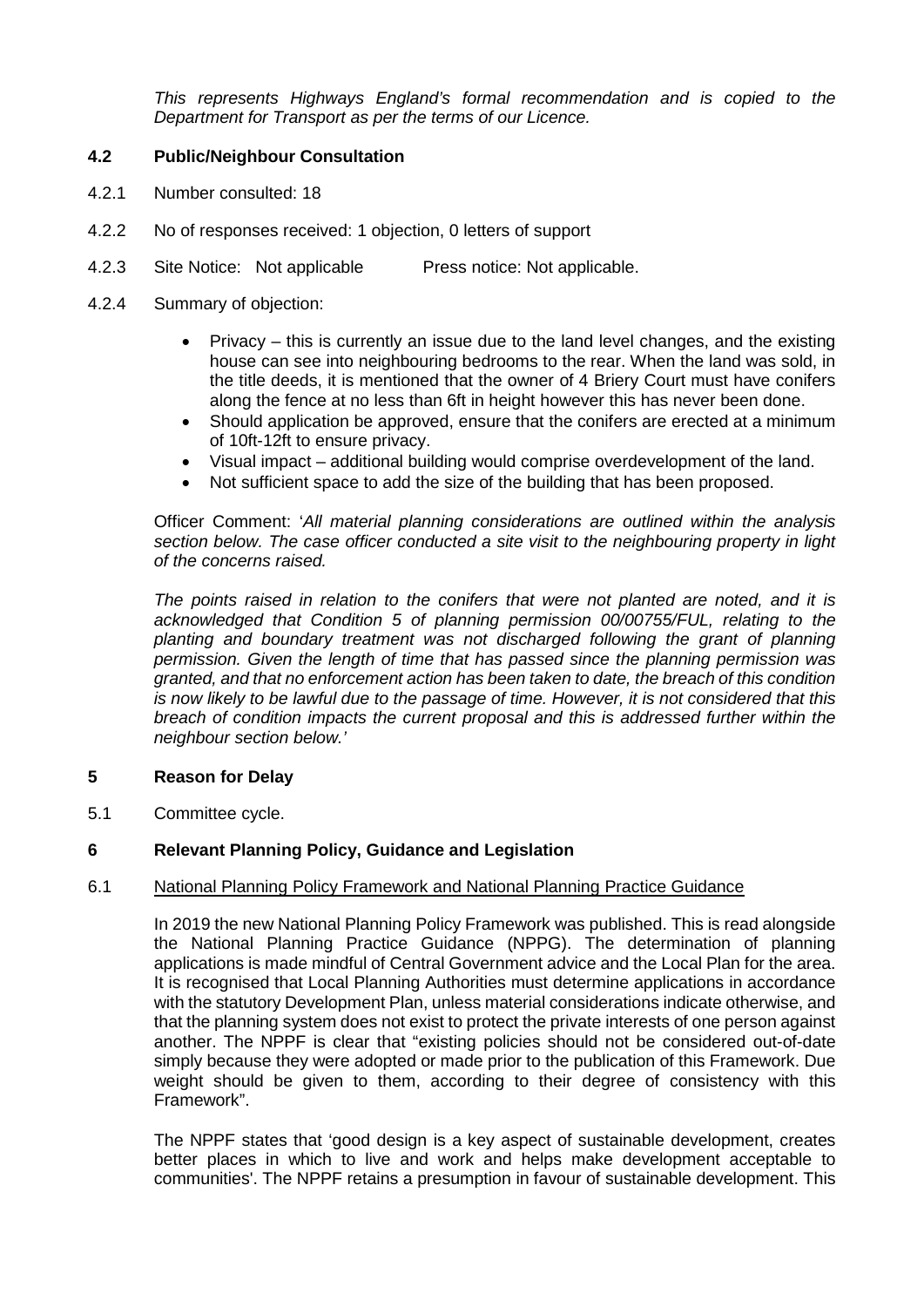applies unless any adverse impacts of a development would 'significantly and demonstrably' outweigh the benefits.

#### 6.2 The Three Rivers Local Development Plan

The application has been considered against the policies of the Local Plan, including the Core Strategy (adopted October 2011), the Development Management Policies Local Development Document (adopted July 2013) and the Site Allocations Local Development Document (adopted November 2014) as well as government guidance. The policies of Three Rivers District Council reflect the content of the NPPF.

The Core Strategy was adopted on 17 October 2011 having been through a full public participation process and Examination in Public. Relevant policies include Policies CP1, CP9, CP10 and CP12.

The Development Management Policies Local Development Document (DMLDD) was adopted on 26 July 2013 after the Inspector concluded that it was sound following Examination in Public which took place in March 2013. Relevant policies include DM1, DM6, DM13 and Appendices 2 and 5.

At a meeting of Full Council on Tuesday 20 October 2020, the Council agreed that the Chorleywood Neighbourhood Development Plan (Referendum Version, August 2020) should proceed to referendum on 6 May 2021 (as required by Local Government and Police and Crime Commissioner (Coronavirus) (Postponement of Elections and Referendums) (England and Wales) Regulations 2020). A Decision Statement was subsequently published on 21 October. In accordance with Planning Practice Guidance relating to Neighbourhood Planning, the Chorleywood Neighbourhood Development Plan can now be given significant weight in decision making, so far as the plan is material to the application. Policy 2 is relevant.

#### 6.3 Other

The Community Infrastructure Levy (CIL) Charging Schedule (adopted February 2015).

The Localism Act received Royal Assent on 15 November 2011. The growth and Infrastructure Act achieved Royal Assent on 25 April 2013.

The Wildlife and Countryside Act 1981 (as amended), the Conservation of Habitats and Species Regulations 2010, the Natural Environment and Rural Communities Act 2006 and the Habitat Regulations 1994 may also be relevant.

# **7 Planning Analysis**

#### 7.1 Proposed Use

- 7.1.1 There is no specific definition of 'ancillary' but rather this is a test as a matter of fact and degree. It is acknowledged that there is no physically attachment of the outbuilding and the main dwelling. However the outbuilding would be accessed by the same access as the main dwelling and would not have a separate vehicular access or car parking area. The building would be located close to the host dwelling and there is no proposal for the plot to be subdivided.
- 7.1.2 The submitted floor plans indicate that part of the proposed annexe would contain a kitchen/dining/living area and two bedrooms, one with an ensuite bathroom. The applicant has confirmed that a relative would live in the proposed annexe, with two bedrooms required due to care needs. It is considered that sufficient justification has been provided to demonstrate that the annexe would be use ancillary to the occupation of the host dwelling.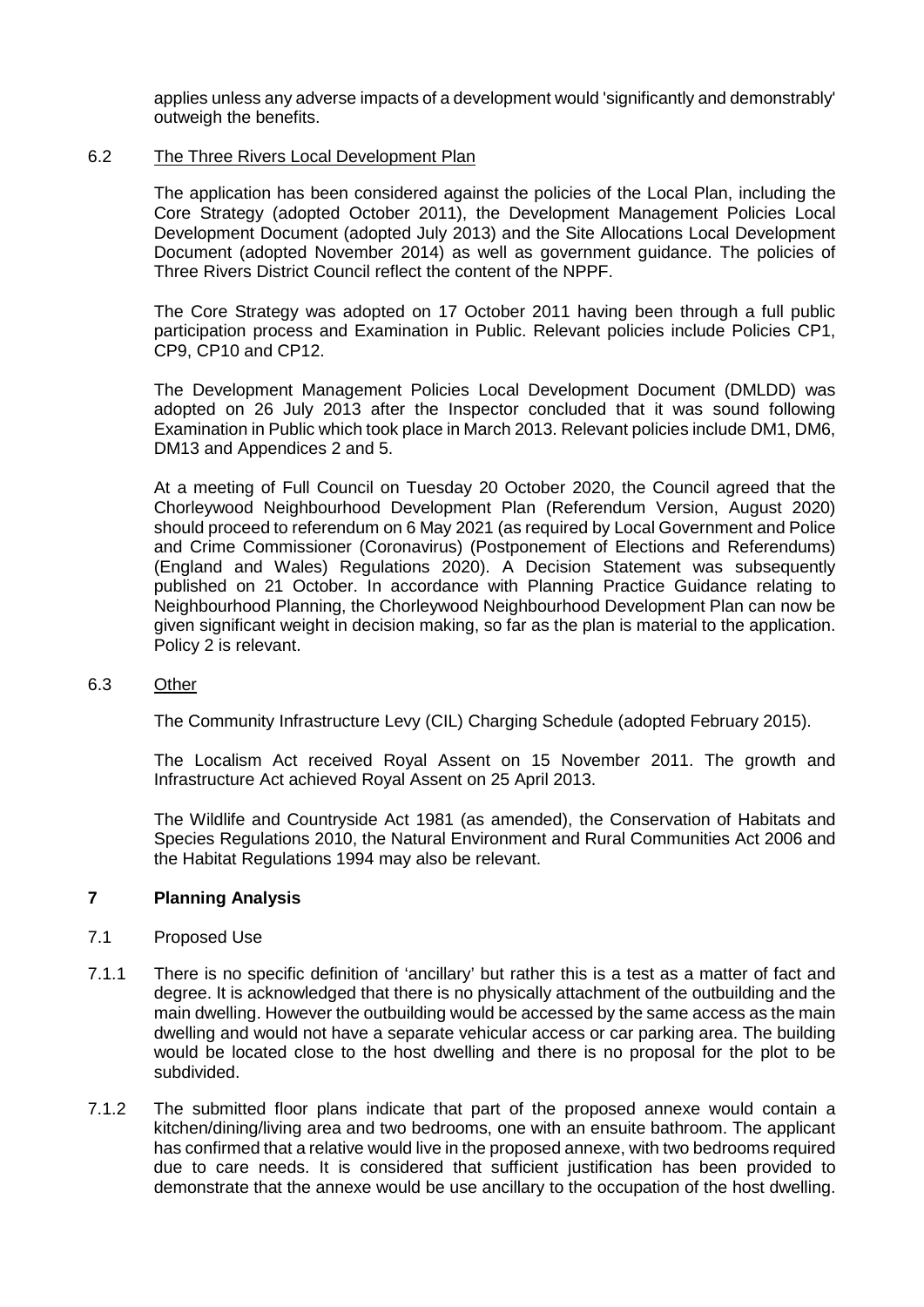It is considered reasonable and necessary to attach a condition to ensure the annexe remains ancillary.

#### 7.2 Impact on Character and Street Scene

- 7.2.1 Policy CP1 of the Core Strategy seeks to promote buildings of a high enduring design quality that respect local distinctiveness and Policy CP12 of the Core Strategy states that development should 'have regard to the local context and conserve or enhance the character, amenities and quality of an area'.
- 7.2.2 Policy DM1 and Appendix 2 of the Development Management Policies document set out that development should not have a significant impact on the visual amenities of an area and that new residential development should not be excessively prominent in relation to the general streetscene and should respect the character of the streetscene, particularly with regard to the spacing of properties, roof form, positioning and style of windows and doors and materials.
- 7.2.3 Policy 2 of the Chorleywood Neighbourhood Plan is relevant to this application and states:

*'All development should seek to make a positive contribution to the 'street scene' by way of frontage, building line, scale and design.'*

- 7.2.4 The proposed annexe would be sited to the north of the host dwelling, between the neighbour to the north west, number 3 Briery Court and the northern flank of the host dwelling. The proposed annexe would be set in 2.6m from the northern flank boundary of the application site, and it would be set in 3.6m from the rear boundary. The annexe would be 'L' shaped, with the majority of the accommodation positioned away from the streetscene of Briery Court and the wider part of the building set toward the rear of the plot. The annexe would have a front projection with a width of 5.7m which is not dissimilar to the width of a double garage, set back over 16m from the front boundary of the application site. The 11m wide rear section would be set 11 metres from the front elevation.
- 7.2.5 The neighbour to the rear, number 21 Wyatts Close, has an existing outbuilding located in line with the proposed annexe, and due to the land level changes across the site, the roof of the neighbouring outbuilding is visible from the streetscene of Briery Court. Therefore, whilst the proposed annexe is large in scale, given that it would be positioned between the existing built form, set back significantly from the front boundary of the application site, set off the northern flank boundary and would be read against the existing outbuilding of the neighbour to the rear, it is not considered that the proposed annexe would appear unduly prominent within the streetscene of Briery Court, nor result in harm to the character or appearance of the host dwelling, streetscene or wider area. In addition, areas of hard and soft landscaping are proposed around the host dwelling and annexe, thus it is not considered that the proposal would constitute overdevelopment of the application site.
- 7.2.6 In summary, it is not considered that the proposed annexe would result in an adverse impact on the character or appearance of the street scene or wider area and the proposal would be acceptable in accordance with Policies CP1 and CP12 of the Core Strategy, Policy DM1 and Appendix 2 of the Development Management Policies document and the Chorleywood Neighbourhood Development Plan (Referendum Version, August 2020)

# 7.3 Impact on Amenity of Neighbours

- 7.3.1 Policy CP12 of the Core Strategy stipulates that development proposals should protect residential amenities by taking into account the need for adequate levels and disposition of privacy, prospect, amenity and garden space.
- 7.3.2 Policy DM1 and Appendix 2 of the Development Management Policies LDD set out that residential development should not result in loss of light to the windows of neighbouring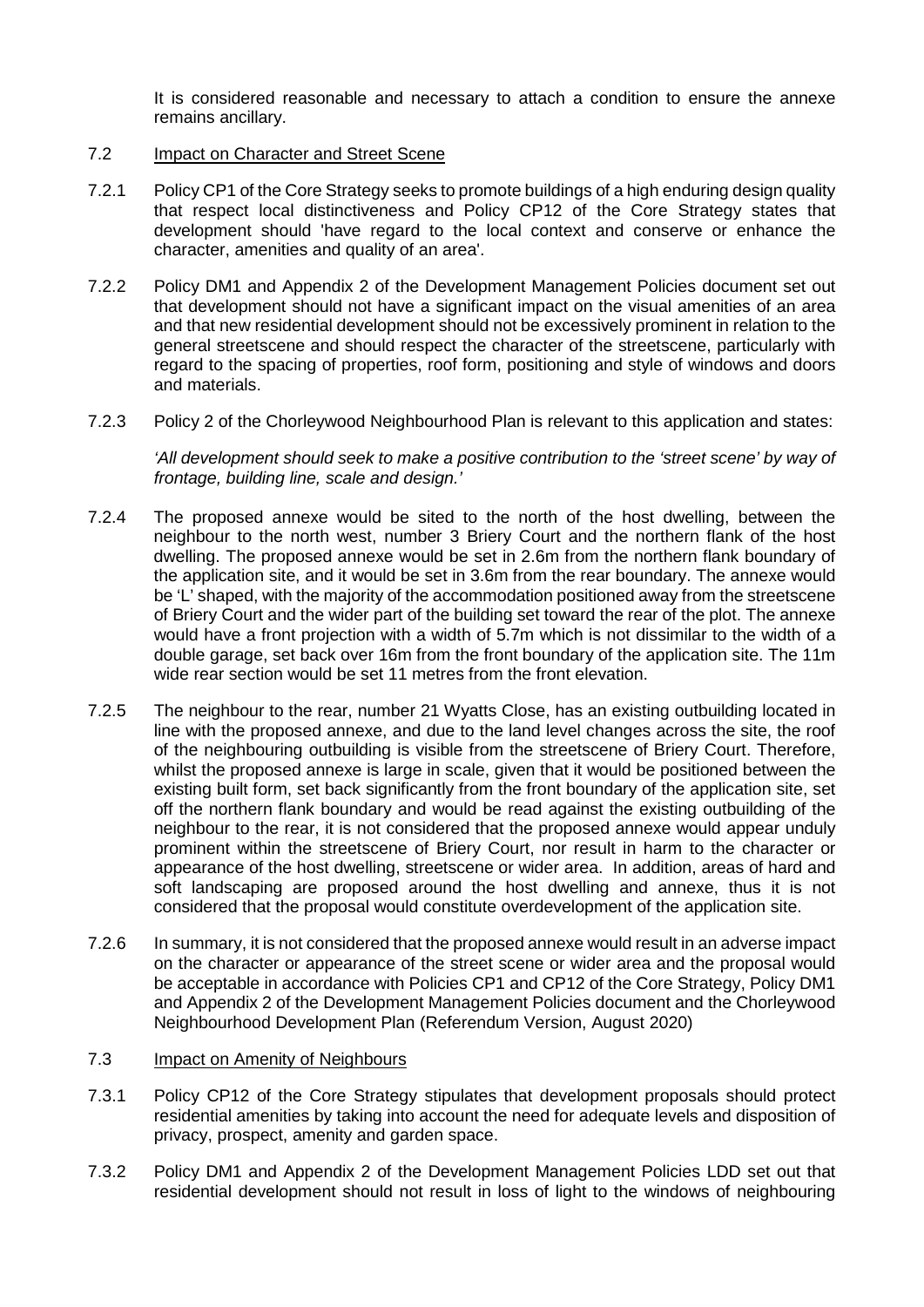properties nor allow overlooking, and should not be excessively prominent in relation to adjacent properties.

- 7.3.3 The proposed annexe would be set in from the northern flank boundary of the application site by approximately 2.6m. Given that the neighbour to the north west is orientated such that the frontage faces the application site frontage, and the spacing maintained between the annexe and this neighbour, it is not considered that the proposed annexe would result in any harm to the neighbour to the north west, number 3 Briery Court.
- 7.3.4 The proposed annexe would extend parallel to the shared boundary with the neighbour to the north east, number 22 Wyatts Close. It would be set in 2.6m from the boundary, and given that the rear elevation of this neighbour would be sited a minimum of 23.4m from the proposed annexe, it is not considered that the proposed annexe would result in any harm to this neighbour.
- 7.3.5 The neighbour to the east, number 21 Wyatts Close, is located at a lower land level than the host dwelling. The proposed annexe would be set in 3.6m from the shared boundary with this neighbour, sited approximately 23.9m from the rear elevation of this neighbouring property. Therefore, it is not considered that the proposed annexe would appear overbearing or result in loss of light to this neighbour.
- 7.3.6 The proposed annexe would contain fenestration within the front, flank and rear elevations at ground floor level. Given that the outbuilding would be set in from the northern boundary, and the fenestration within the front and southern flank elevations would face into the application site, it is not considered that the proposed annexe would result in any overlooking to the neighbours to the north or north west. One window is proposed within the rear elevation, facing the neighbour to the north east, however this window would serve a bathroom, and as such, a condition would be attached to any planning permission to require this window to be obscurely glazed and top level opening.
- 7.3.7 Due to the increased level of built form within the application site, and the land level changes across the site, such that the neighbour to the north east is at a lower land level, it is acknowledged that the proposed development would increase the perception of overlooking, albeit would not result in actual overlooking. The submitted block plan indicates that the proposal includes increasing the height of the existing fencing by including a trellis above the close boarded fencing. During a site visit, it was ascertained that trellis had already been erected to part of the rear boundary, and this would be extended along the rear and northern boundaries of the application site. Whilst the height of the fencing would be increased, given that the proposal is utilising trellis rather than a solid structure, it is not considered that the increased boundary treatment would appear overbearing or result in harm to neighbouring amenity.
- 7.3.8 In summary, subject to conditions, it is not considered that the proposed annexe would result in harm to neighbouring amenity.

# 7.4 Amenity Space Provision

- 7.4.1 Policy CP12 of the Core Strategy states that development should take into account the need for adequate levels and disposition of amenity and garden space. Section 3 (Amenity Space) of Appendix 2 of the Development Management Policies document provide indicative levels of amenity/garden space provision.
- 7.4.2 The proposed outbuilding would result in the creation of two additional bedrooms and the site would retain over 350sqm of amenity space. The host dwelling contains three bedrooms, and the proposed development would increase the number of bedrooms on site to five. Appendix 2 of the Development Management Policies document outlines that a five bedroom dwelling should provide 126sqm of amenity space. Therefore, the proposal would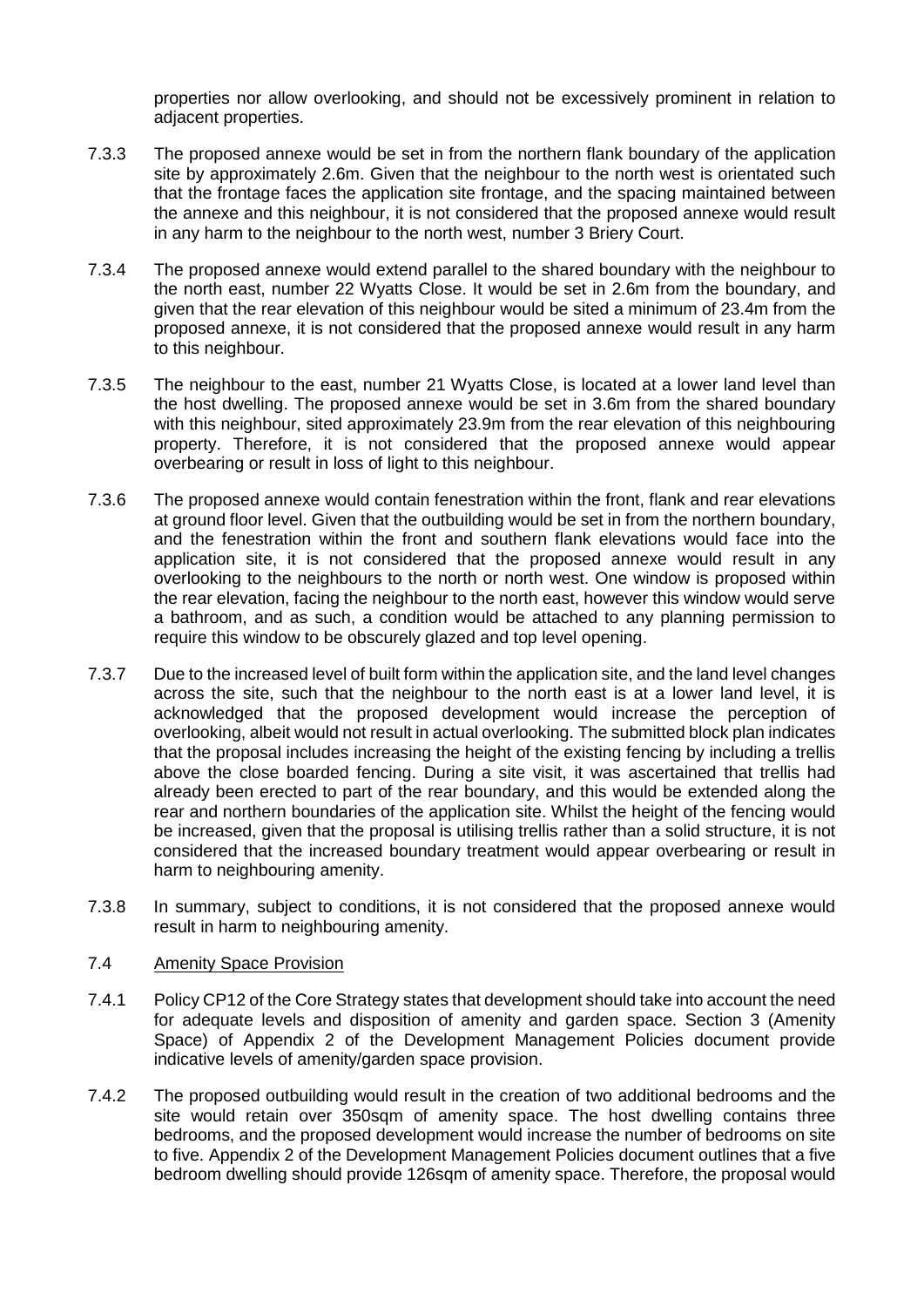exceed the level of amenity space required as set out within Appendix 2 of the Development Management Policies document.

#### 7.5 Wildlife and Biodiversity

- 7.5.1 Section 40 of the Natural Environment and Rural Communities Act 2006 requires Local Planning Authorities to have regard to the purpose of conserving biodiversity. This is further emphasised by regulation 3(4) of the Habitat Regulations 1994 which state that Councils must have regard to the strict protection for certain species required by the EC Habitats Directive.
- 7.5.2 The protection of biodiversity and protected species is a material planning consideration in the assessment of applications in accordance with Policy CP9 of the Core Strategy (adopted October 2011) and Policy DM6 of the DMLDD. National Planning Policy requires Local Authorities to ensure that a protected species survey is undertaken for applications that may be affected prior to determination of a planning application.
- 7.5.3 The application has been submitted with a Biodiversity Checklist and states that no protected species or biodiversity interests will be affected as a result of the application.

#### 7.6 Trees and Landscaping

- 7.6.1 Policy CP12 of the Core Strategy expects development proposals to 'have regard to the character, amenities and quality of an area', to 'conserve and enhance natural and heritage assets' and to 'ensure the development is adequately landscaped and is designed to retain, enhance or improve important existing natural features' and Core Strategy Policy CP9 seeks a net gain in the quality and quantity of Green Infrastructure through the protection and enhancement of assets and the provision of new green spaces.
- 7.6.2 The Landscape Officer has been consulted on this application and has confirmed that the proposed development would not result in harm to the existing protected trees on site. Notwithstanding this, it is considered reasonable to attach a condition to any planning permission to require tree protection details to be submitted to and approved by the LPA prior to the commencement of works, to ensure that the proposed construction works do not result in any harm to protected trees.

#### 7.7 Highways, Access and Parking

- 7.7.1 Core Strategy Policy CP10 requires development to make adequate provision for all users, including car parking. Appendix 5 of the Development Management Policies document sets out parking standards for developments within the District.
- 7.7.2 The proposed annexe would not impact the existing parking provision serving the application site. The annexe would contain two bedrooms, increasing the number of bedrooms on site to five. Appendix 5 sets out that dwellings containing four or more bedrooms should provide 3 onsite parking spaces. The existing hardstanding and garage would be retained, providing four parking spaces (two within the double garage, two on the hardstanding to the frontage), and as such, the proposal is considered to be acceptable in this regard.

# **8 Recommendation**

- 8.1 That PLANNING PERMISSION BE GRANTED subject to the following conditions:
	- C1 The development hereby permitted shall be begun before the expiration of three years from the date of this permission.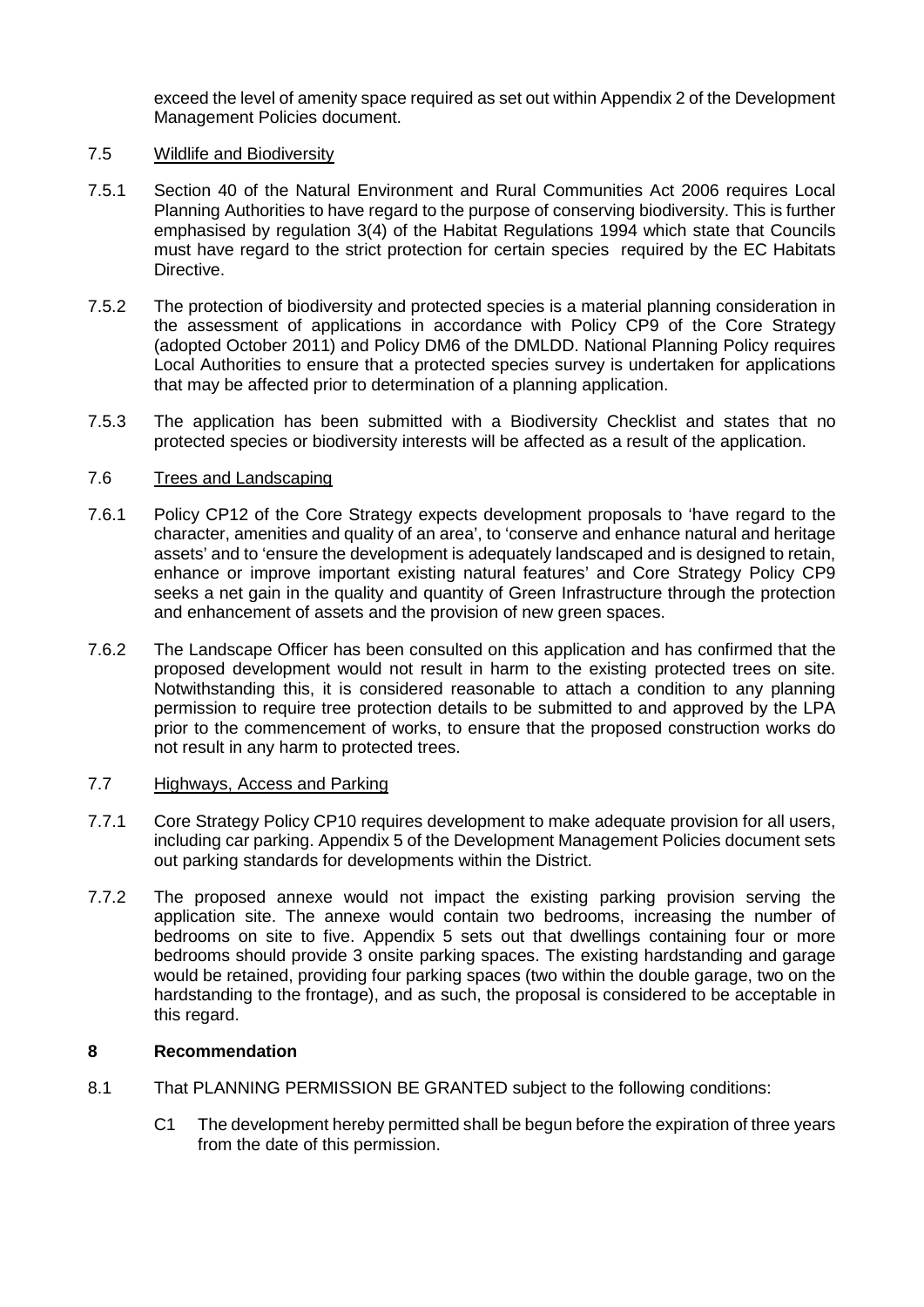Reason: In pursuance of Section 91(1) of the Town and Country Planning Act 1990 and as amended by the Planning and Compulsory Purchase Act 2004.

C2 The development hereby permitted shall be carried out in accordance with the following approved plans: TL-4378-20-1C.

Reason: For the avoidance of doubt and in the proper interests of planning in accordance with Policies CP1, CP9, CP10 and CP12 of the Core Strategy (adopted October 2011), Policies DM1, DM6, DM13 and Appendices 2 and 5 of the Development Management Policies LDD (adopted July 2013) and Policy 2 of the Chorleywood Neighbourhood Development Plan (Referendum Version, August 2020)

C3 No operations (including tree felling, pruning, demolition works, soil moving, temporary access construction, or any other operation involving the use of motorised vehicles or construction machinery) whatsoever shall commence on site in connection with the development hereby approved until the branch structure and trunks of all trees shown to be retained and all other trees not indicated as to be removed and their root systems have been protected from any damage during site works, in accordance with a scheme designed in accordance with BS5837:2012, to be submitted to and approved in writing by the Local Planning Authority.

The protective measures, including fencing, shall be undertaken in full accordance with the approved scheme before any equipment, machinery or materials are brought on to the site for the purposes of development, and shall be maintained as approved until all equipment, machinery and surplus materials have been removed from the site. Nothing shall be stored or placed within any area fenced in accordance with this condition and the ground levels within those areas shall not be altered, nor shall any excavation be made. No fires shall be lit or liquids disposed of within 10.0m of an area designated as being fenced off or otherwise protected in the approved scheme.

Reason: This condition is a pre commencement condition to ensure that no development takes place until appropriate measures are taken to prevent damage being caused to trees during construction and to meet the requirements of Policies CP1 and CP12 of the Core Strategy (adopted October 2011) and Policy DM6 of the Development Management Policies LDD (adopted July 2013).

C4 Prior to the first occupation of the development hereby permitted, the boundary treatment as shown on drawing number TL-4378-20-1C shall be erected in accordance with the approved details and shall be permanently maintained as such thereafter.

Reason: To ensure that appropriate boundary treatments are proposed to safeguard the amenities of neighbouring properties and the character of the locality in accordance with Policies CP1 and CP12 of the Core Strategy (adopted October 2011) and Policy DM1 and Appendix 2 of the Development Management Policies LDD (adopted July 2013).

C5 Before the first occupation of the building/extension hereby permitted the window in the rear elevation of the annexe, shall be fitted with purpose made obscured glazing and shall be top level opening only at 1.7m above the floor level of the room in which the window is installed. The window(s) shall be permanently retained in that condition thereafter.

Reason: To safeguard the amenities of the occupiers of neighbouring residential properties in accordance with Policies CP1 and CP12 of the Core Strategy (adopted October 2011) and Policy DM1 and Appendix 2 of the Development Management Policies LDD (adopted July 2013).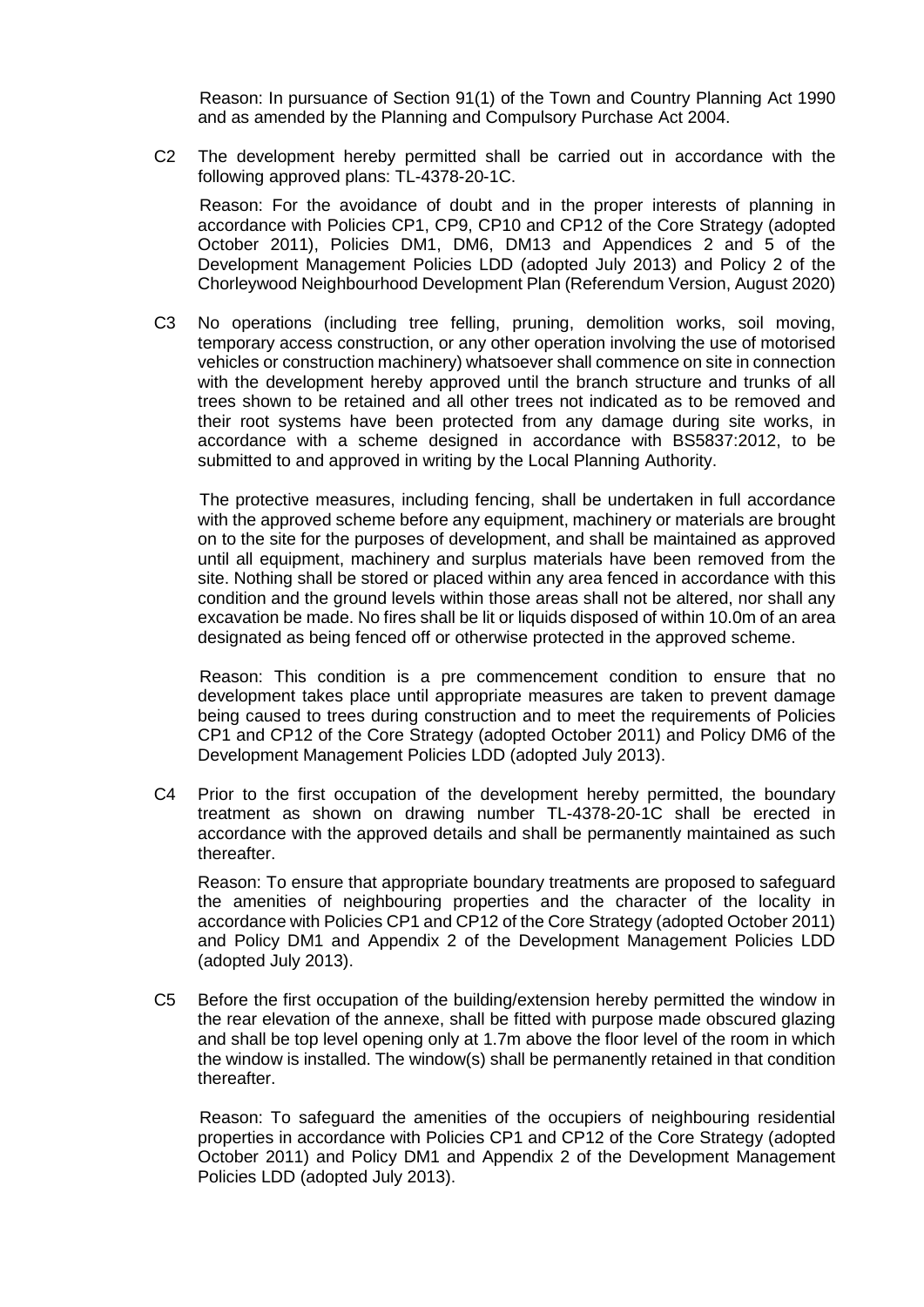C6 Unless specified on the approved plans, all new works or making good to the retained fabric shall be finished to match in size, colour, texture and profile those of the host dwelling, number 4 Briery Court.

Reason: To ensure that the external appearance of the building is satisfactory in accordance with Policies CP1 and CP12 of the Core Strategy (adopted October 2011) and Policy DM1 and Appendix 2 of the Development Management Policies LDD (adopted July 2013).

C7 The annexe hereby permitted shall not be occupied or used at any time other than incidental to the enjoyment of, and ancillary to, the residential dwelling located on the site and it shall not be used as an independent dwelling at any time.

Reason: The creation and use of a separate and independent unit would not comply with Policies CP1 and CP12 of the Core Strategy (adopted October 2011) and Policy DM1 and Appendix 2 of the Development Management Policies LDD (adopted July 2013).

#### 8.2 **Informatives**:

I1 With regard to implementing this permission, the applicant is advised as follows:

All relevant planning conditions must be discharged prior to the commencement of work. Requests to discharge conditions must be made by formal application. Fees are £116 per request (or £34 where the related permission is for extending or altering a dwellinghouse or other development in the curtilage of a dwellinghouse). Please note that requests made without the appropriate fee will be returned unanswered.

There may be a requirement for the approved development to comply with the Building Regulations. Please contact Hertfordshire Building Control (HBC) on 0208 207 7456 or at buildingcontrol@hertfordshirebc.co.uk who will be happy to advise you on building control matters and will protect your interests throughout your build project by leading the compliance process. Further information is available at www.hertfordshirebc.co.uk.

Community Infrastructure Levy (CIL) - Your development may be liable for CIL payments and you are advised to contact the CIL Officer for clarification with regard to this. If your development is CIL liable, even if you have been granted exemption from the levy, please be advised that before commencement of any works It is a requirement under Regulation 67 of The Community Infrastructure Levy Regulations 2010 (As Amended) that CIL form 6 (Commencement Notice) must be completed, returned and acknowledged by Three Rivers District Council before building works start. Failure to do so will mean you lose the right to payment by instalments (where applicable), and a surcharge will be imposed. However, please note that a Commencement Notice is not required for residential extensions IF relief has been granted.

Care should be taken during the building works hereby approved to ensure no damage occurs to the verge or footpaths during construction. Vehicles delivering materials to this development shall not override or cause damage to the public footway. Any damage will require to be made good to the satisfaction of the Council and at the applicant's expense.

Where possible, energy saving and water harvesting measures should be incorporated. Any external changes to the building which may be subsequently required should be discussed with the Council's Development Management Section prior to the commencement of work.